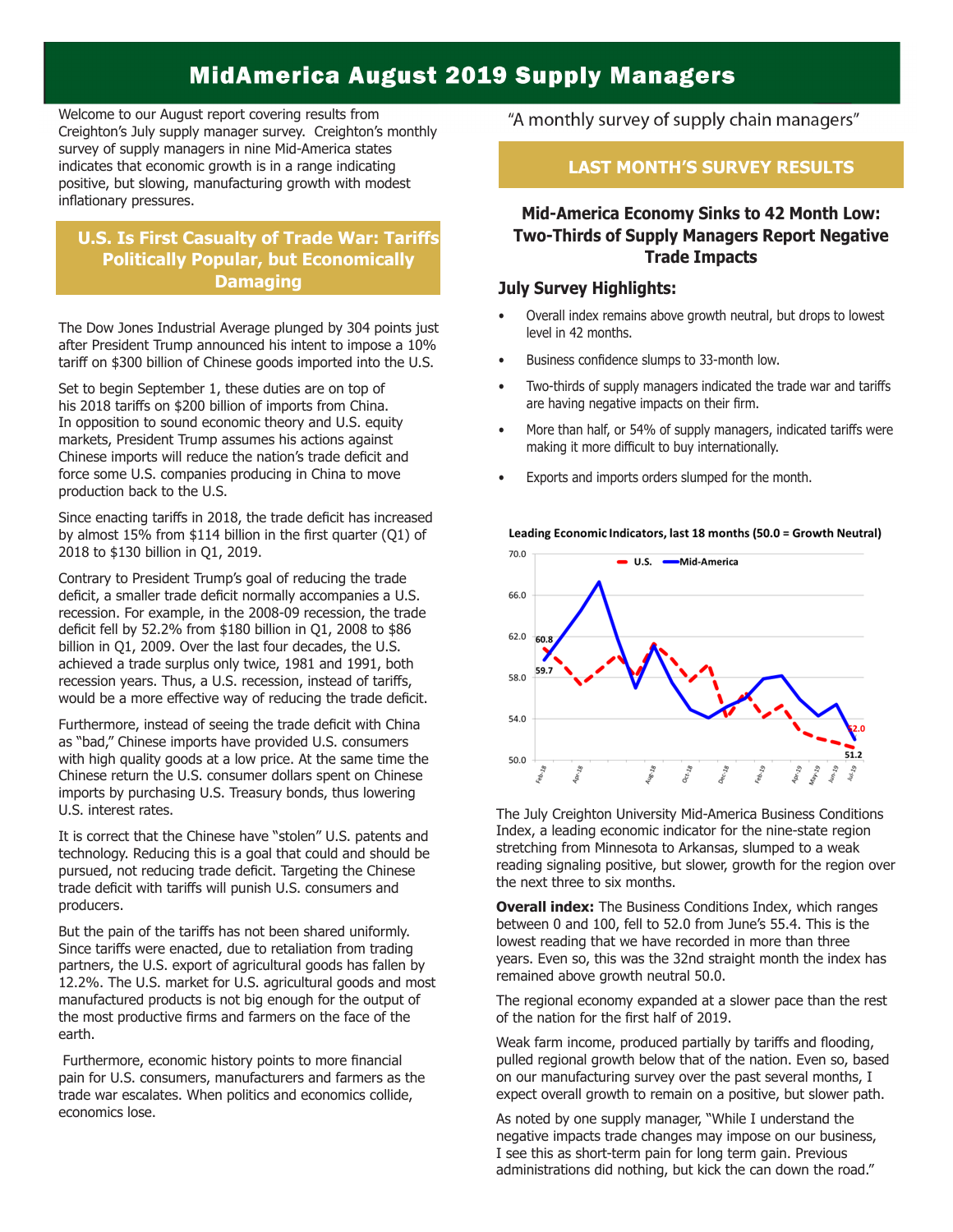## **MidAmerica August 2019 Supply Managers**

**Employment:** Despite worker shortages, the July employment index stood at a solid 56.3, but down from June's 58.9.

For the first half of 2019, the national employment growth rate has been approximately twice that of the region. Not surprisingly last month, approximately 40% of supply managers reported that the shortage of qualified workers was the greatest economic challenge for their company for the next 12 months.

One supply manager indicated that tight labor markets are making it difficult to expand., while another said, "We're struggling to hire enough workers to meet our demand."

**Wholesale Prices:** The wholesale inflation gauge for the month indicated rising inflationary pressures for the month with a wholesale price index of 71.9, up significantly from 59.1 in June. Tariffs have begun to push wholesale inflation higher as tariffs increase the price of imported raw materials and supplies.

Moderate wholesale inflation from our survey and national surveys support a Federal Reserve rate cut. I expect the Federal Reserve to reduce short-term interest rates again at its September meetings. Record low interest rates by global central banks and a strong U.S. dollar are pushing the Fed to continue reducing rates.

A supply manager noted that the price of corrugated boxes, a leading economic indicator for him, are going down. An indication of a slowing manufacturing economy.

**Confidence:** Looking ahead six months, economic optimism, as captured by the July Business Confidence Index, dropped to 51.4 from June's much higher 59.1. This is the lowest recorded confidence reading since October 2016.

"I expect business confidence to depend heavily on trade talks with China and the Federal Reserve's interest rate actions in the weeks and months ahead," reported Goss.

**Inventories:** Companies shrank inventories of raw materials and supplies for the month with the July inventory plummeting to 46.0 from June's 55.9.

**Trade:** The regional trade numbers were down again with both export orders and imports falling. The new export orders index sank to 44.7, down from June's 48.3, and the import index slumping to 43.8 from 50.0 in June.

Two-thirds of our supply managers indicated that the trade war and tariffs were having negative impacts on their firm.

More than half, or 54% of supply managers indicated that tariffs were making it more difficult to buy internationally. This percentage is unchanged from January of this year when the same question was asked.

**Other survey components:** Other components of the July Business Conditions Index were new orders at 51.3, down from June's 53.4; the production or sales index at 52.6, down from 53.3 in June; and speed of deliveries of raw materials and supplies index at 53.8, down from last month's 55.6 reading.

#### "A monthly survey of supply chain managers"

The Creighton Economic Forecasting Group has conducted the monthly survey of supply managers in nine states since 1994 to produce leading economic indicators of the Mid-America economy. States included in the survey are Arkansas, Iowa, Kansas, Minnesota, Missouri, Nebraska, North Dakota, Oklahoma and South Dakota.

The forecasting group's overall index, referred to as the Business Conditions Index, ranges between 0 and 100. An index greater than 50 indicates an expansionary economy over the course of the next three to six months.

The Business Conditions Index is a mathematical average of indices for new orders, production or sales, employment, inventories and delivery lead time. This is the same methodology, used since 1931 by the Institute for Supply Management (ISM), formerly the National Association of Purchasing Management. The Mid-America report is produced independently of the national ISM.

#### **MID-AMERICA STATES**

**ARKANSAS:** The July Business Conditions Index for Arkansas fell to 51.0 from June's 60.1. Components of the index from the monthly survey of supply managers were new orders at 48.7, production or sales at 52.4, delivery lead time at 54.0, inventories at 46.7, and employment at 53.2. Recent surveys indicate that durable and nondurable goods producers in the state are experiencing solid gains in economic activity. U.S. Bureau of Labor Statistics data show that workers in the state have experienced a strong 5.2% gain in hourly wages over the past 12 months, well above the national gain of 3.2%.

**IOWA:** For a second consecutive month, Iowa's, overall Business Conditions Index rose above the 50.0 threshold. The overall index for July expanded to 52.6 from June's 50.4. Components of the overall index from the monthly survey of supply managers were new orders at 52.6, production or sales at 52.2, delivery lead time at 54.1, employment at 56.6, and inventories at 47.2. Recent surveys indicate that both durable and nondurable goods producers in the state are experiencing positive gains in economic activity. U.S. Bureau of Labor Statistics data show workers have experienced a solid 3.1% increase in hourly wages over the past 12 months, slightly below the national gain of 3.2% over the same period of time.

**KANSAS:** The Kansas Business Conditions Index for July sank to 52.1 from June's regional high 62.9. Components of the leading economic indicator from the monthly survey of supply managers were new orders at 54.7, production or sales at 51.7, delivery lead time at 51.7, employment at 57.2, and inventories at 45.2. Recent surveys indicate that durable manufacturers are experiencing positive gains in economic activity. Likewise, nondurable goods producers, including food processors, experienced positive economic conditions in recent months. U.S. Bureau of Labor Statistics data show that workers have experienced a strong 5.4% gain in hourly wages over the past 12 months, well above the national gain of 3.2% over the same period of time.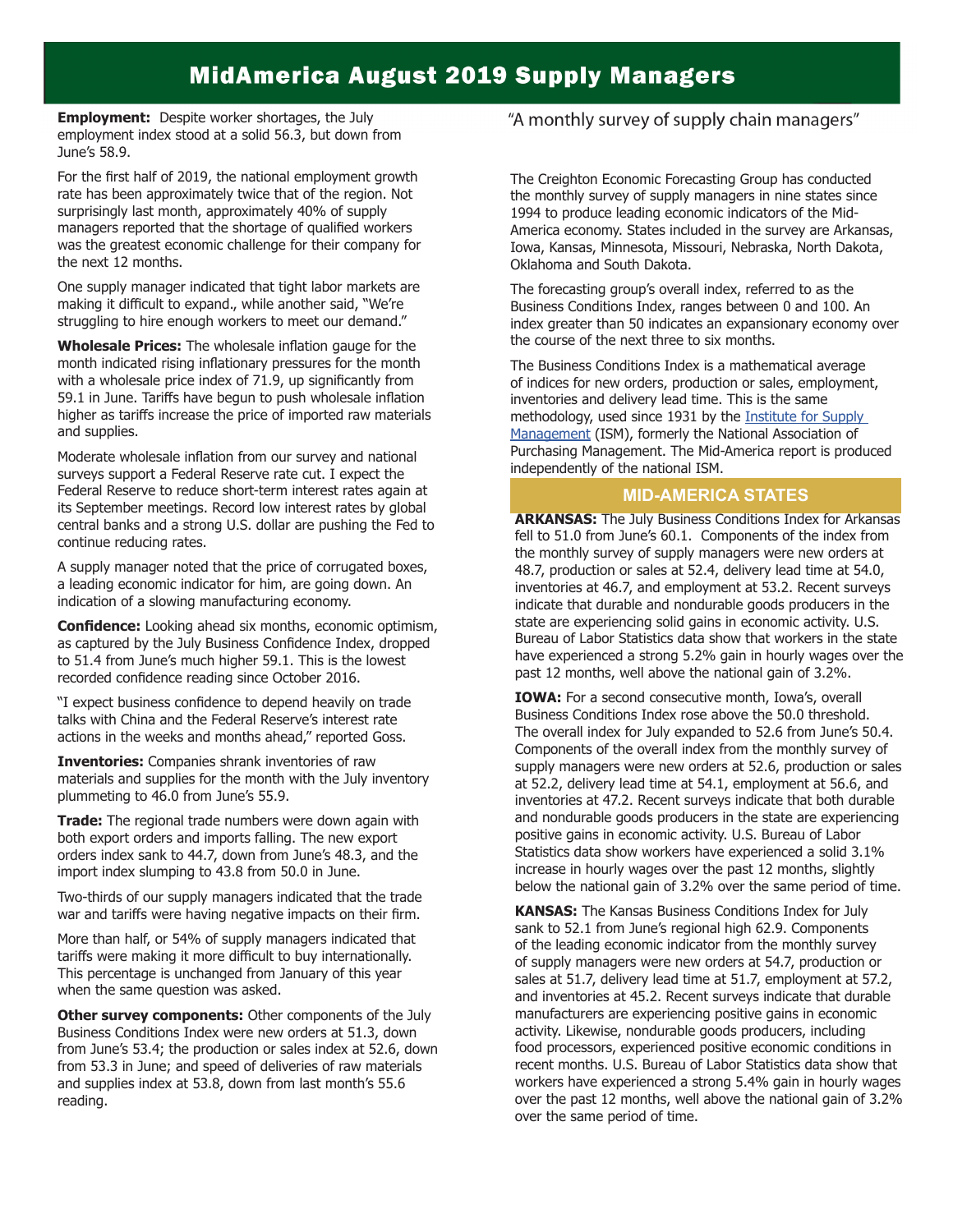# **MidAmerica August 2019 Supply Managers**

**MINNESOTA:** The July Business Conditions Index for Minnesota fell to 51.7 from 53.4 in June. Components of the overall July index from the monthly survey of supply managers were new orders at 50.0, production or sales at 52.6, delivery lead time at 53.8, inventories at 46.2, and employment at 55.9. Recent surveys indicate that durable manufacturers, including metal producers, are experiencing slow to no gains in economic activity. Nondurable goods producers, including food processors, experienced slight negative economic conditions in recent months. U.S. Bureau of Labor Statistics data show that workers have experienced a solid 3.6% increase in hourly wages over the past 12 months, above the national gain of 3.2% over the same period of time.

**MISSOURIi:** The July Business Conditions Index for Missouri slumped to 51.9 from June's 59.9. Components of the overall index from the survey of supply managers were new orders at 51.8, production or sales at 51.4, delivery lead time at 48.8, inventories at 50.0, and employment at 57.5. Recent surveys indicate that durable goods manufacturers, including metal producers, and nondurable goods producers, including food manufacturers, are experiencing solid gains in economic activity. U.S. Bureau of Labor Statistics data show that workers have experienced a weak 2.7% gain in hourly wages over the past 12 months, well below the national gain of 3.2%.

**NEBRASKA:** After falling below growth neutral in May, Nebraska's Business Conditions Index rose above the growth neutral threshold of 50.0 for a second straight month. The state's overall index tumbled to 52.9 from June's 55.9. Components of the index from the monthly survey of supply managers were new orders at 53.4, production or sales at 52.0, delivery lead time at 54.3, inventories at 47.9, and employment at 56.8. Recent surveys indicate that durable goods producers, including machinery manufacturers experienced declines in economic activity. On the other hand, nondurable goods producers, including food manufactures, are experiencing solid gains in economic activity. U.S. Bureau of Labor Statistics data show that workers have experienced a 3.1% increase in hourly wages over the past 12 months, slightly below the national gain of 3.2%.

**NORTH DAKOTA:** The July Business Conditions Index for North Dakota climbed to 55.4 from June's 55.0. Components of the overall index were new orders at 54.0, production or sales at 55.6, delivery lead time at 58.5, employment at 57.0, and inventories at 52.0. Recent surveys indicate that durable goods producers, including machinery manufacturers, are experiencing solid gains in business activity. On the other hand, nondurable goods producers, including food manufacturers, are experiencing slight declines in economic activity. U.S. Bureau of Labor Statistics data show that workers have experienced a solid 4.6% increase in hourly wages over the past 12 months, well above the national gain of 3.2%.

#### "A monthly survey of supply chain managers"

**OKLAHOMA:** For a second straight month, Oklahoma's Business Conditions Index remained above growth neutral 50.0. The overall index from a monthly survey of supply managers for July dropped to 52.8 from June's 54.9. Components of the overall July index were new orders at 53.2, production or sales at 52.1, delivery lead time at 54.3, inventories at 47.7, and employment at 56.8. Recent surveys indicate that both durable and nondurable goods producers in the state experienced business pullbacks in economic activity. U.S. Bureau of Labor Statistics data show workers have experienced a strong 4.5% increase in hourly wages over the past 12 months, well above the national gain of 3.2%.

**SOUTH DAKOTA:** The July Business Conditions Index for South Dakota fell to 52.5 from June's 54.1. Components of the overall index from the July survey of supply managers in the state were new orders at 52.6, production or sales at 52.3, delivery lead time at 47.2, inventories at 47.2, and employment at 56.6. Recent surveys indicate that both durable and nondurable goods producers are experiencing solid gains in economic activity. U.S. Bureau of Labor Statistics data show that workers have experienced a weak 2.5% gain in hourly wages over the past 12 months, well below the national gain of 3.2%.



## THE BULLISH NEWS

- U.S. nonfarm payrolls expanded by 164,000 in July with wage growth registering an ok 3.0% advancement over the last 12 months.
- The nation's unemployment rate remained at a very strong 3.7% even as more and more workers entered the workforce looking for a job (i.e. the labor participation rate rose).

## • •

•

#### THE BEARISH NEWS

- Home price inflation slowed further in May as the Case-Shiller index rose 0.1% in May compared with April. Prices were 2.4% higher from one year earlier. That is the 14th straight month in which the annual rise in home prices has slowed and is the slowest growth rate since August 2012.
- For the first time since the Clinton Administration, the Trump Treasury declared China a currency manipulator. The U.S. Treasury will work with the IMF to eliminate any competitive advantage that this provides China. A lower valued Chinese Yuan makes Chinese goods cheaper in the U.S.